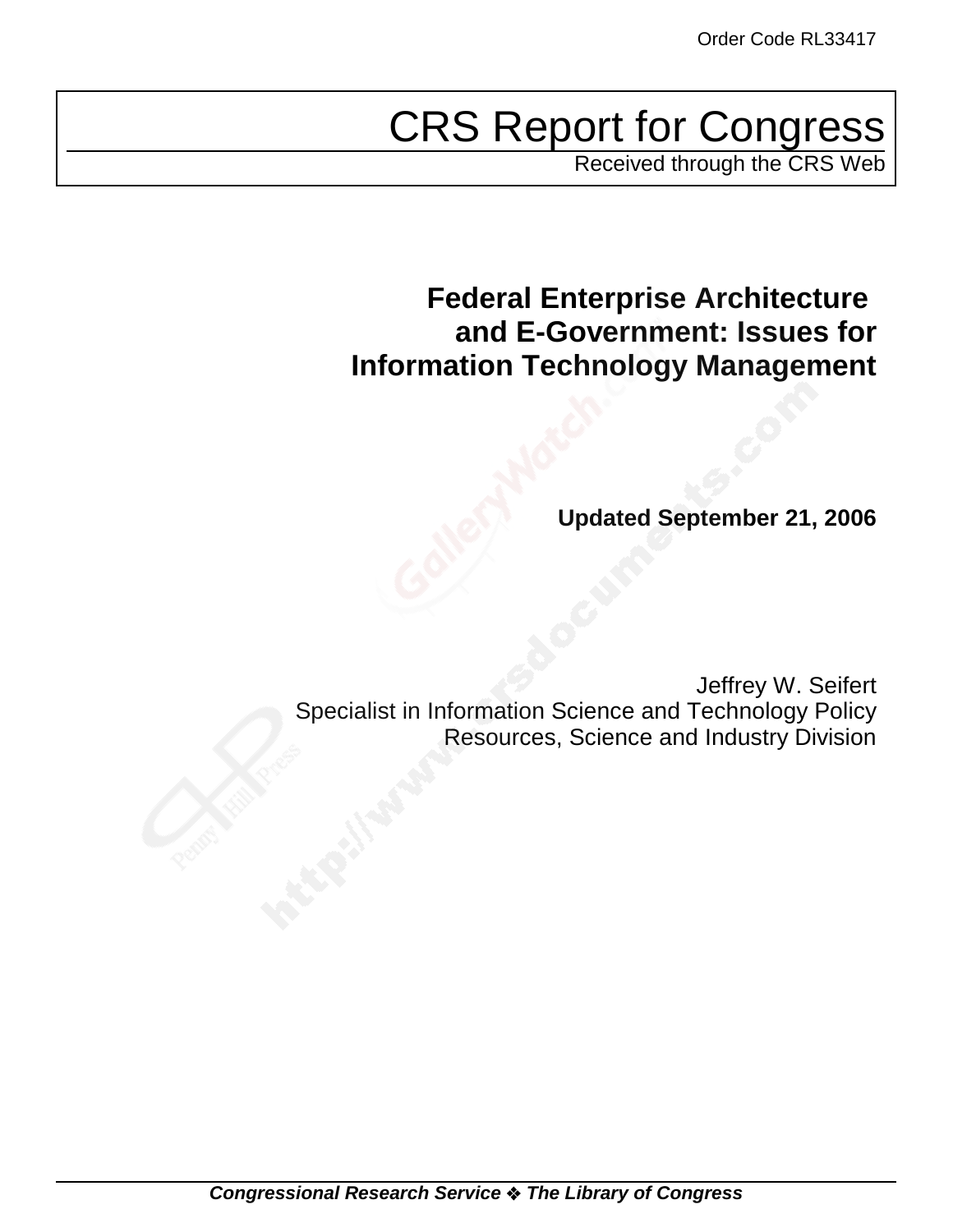#### Federal Enterprise Architecture and E-Government: Issues for Information Technology Management

#### **Summary**

Congressional policymakers are concerned about potential inefficiencies and inefficacies in the operation of the federal government, particularly as it relates to decisions regarding information technology (IT) investments. These concerns have increased as federal IT spending has grown to more than \$60 billion annually. One approach being implemented to reduce duplicative spending and improve crossagency collaboration is the use of enterprise architecture (EA) planning across the federal government. An EA serves as a blueprint of the business operations of an organization, and the information and technology needed to carry out these functions.

As an information technology management and planning tool, EA planning represents a business-driven approach to information technology management that emphasizes interoperability and information sharing. The Federal Enterprise Architecture (FEA) was started in 2002 by the Office of Management and Budget (OMB) and continues to be developed today. The FEA is composed of five reference models: Performance, Business, Service, Data, and Technical. Each of the reference models represents specific aspects of the FEA and provides a "common language" for departments and agencies to use in developing shared technology solutions.

To focus efforts on specific areas that may yield savings, OMB has identified several "Lines of Business" (LoB), which represent non-core business functions common to many departments and agencies. Some of the current LoBs include Financial Management, Human Resources Management, Federal Health Architecture, Information Systems Security, and Information Technology Infrastructure Optimization. Within each of the LoB initiatives, the longer term goal is to shift the locus of activity for these non-core business functions from being replicated by each individual department and agency, to consolidated shared service centers, or centers of excellence as they are also referred to, which serve as common service providers for the other departments and agencies. Departments and agencies are selected to serve as centers of excellence through a competitive process managed by OMB.

Some of the congressional oversight issues related to the FEA include, but are not limited to, ongoing updates of the reference models, the status of efforts to align the EAs of individual departments with the FEA, the role of the FEA in developing a second generation of e-government initiatives, and progress and implications of consolidating specific business functions across the federal government. This report will be updated as events warrant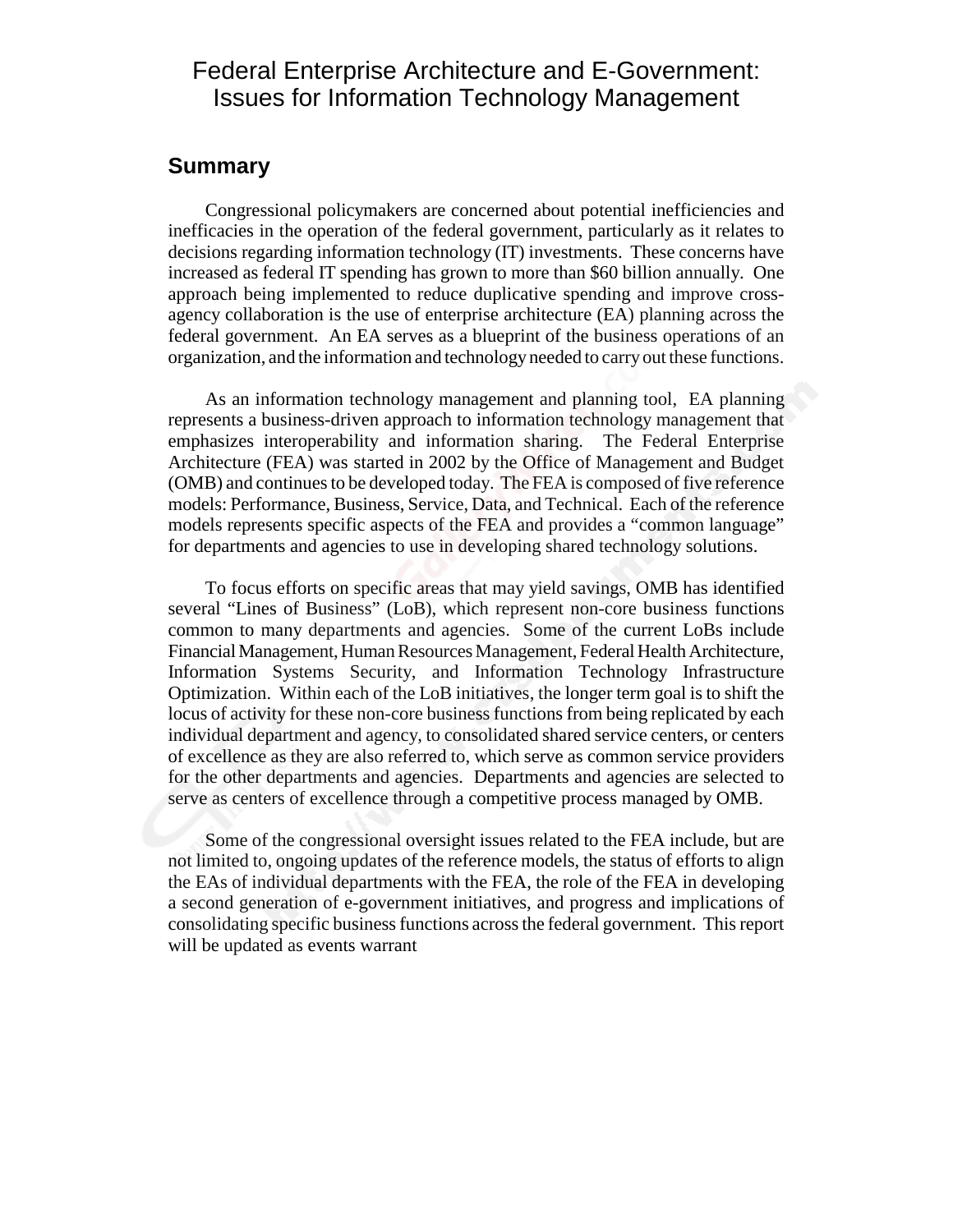## **Contents**

# **List of Figures**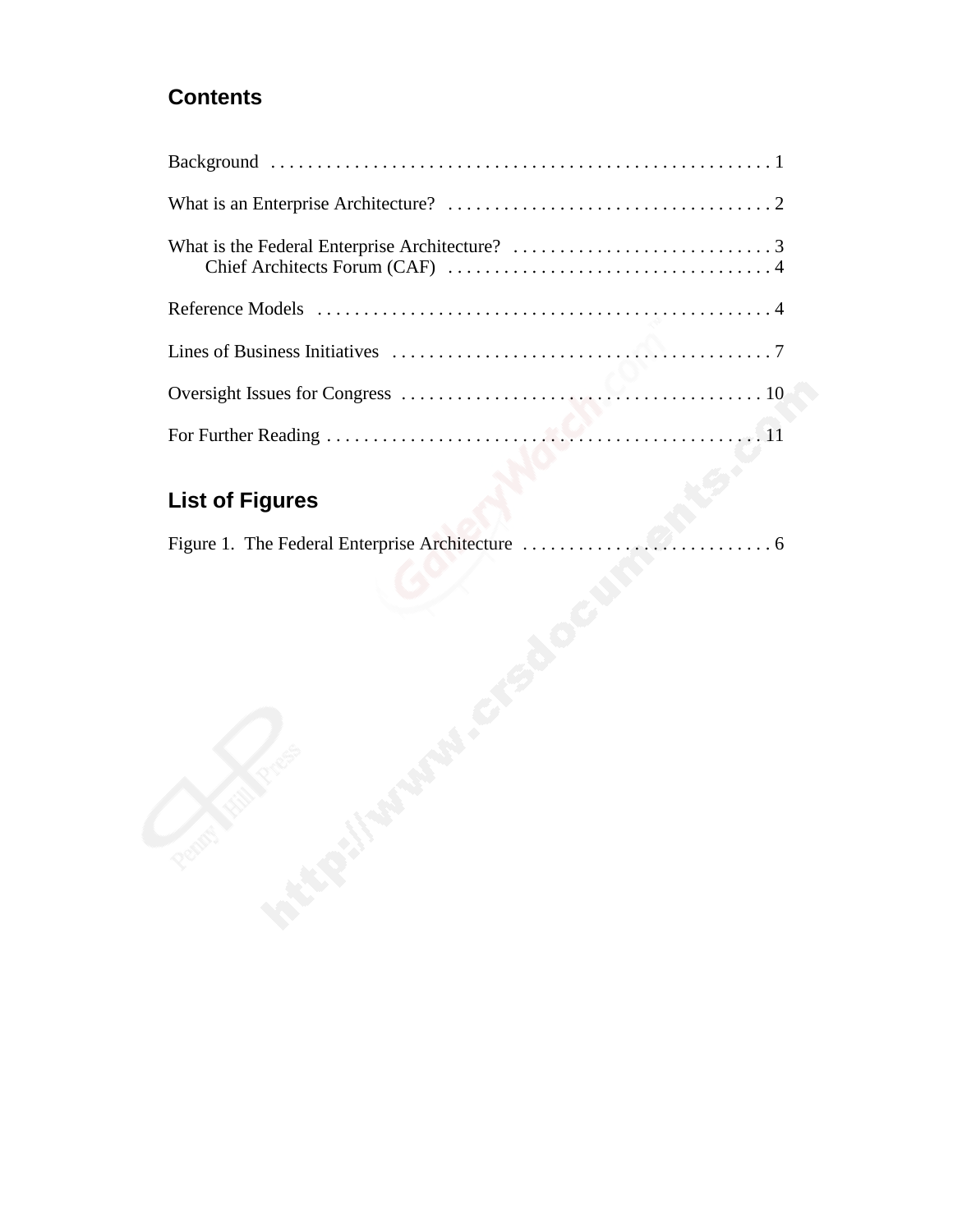# Federal Enterprise Architecture and E-Government: Issues for Information Technology Management

## **Background**

The federal government spends more than \$60 billion annually on information technology (IT) goods and services.<sup>1</sup> The Federal Enterprise Architecture (FEA) has the potential to serve as a critical IT management tool for achieving greater efficiencies and breaking down the so-called "stove pipes" that separate individual departments and agencies. The Office of Management and Budget (OMB) describes the FEA as playing a central role to "ultimately transform the Federal government into a citizen-centered, results-oriented, and market-based organization as set forth in the President's Management Agenda (PMA)."<sup>2</sup> The FEA emphasizes developing interoperable standards, facilitating information sharing, and increasing cross-agency collaboration. The FEA is also expected to play a significant role in the future development of federal e-government<sup>3</sup> and homeland security initiatives. With these activities in mind, OMB describes the three primary objectives, or goals, of the FEA as:

- improving the utilization of information resources to achieve a citizen-centered government, resulting in proactive policy and improved decision-making;
- increasing enterprise architecture practice maturity [experience using enterprise architecture planning techniques to make decisions regarding the procurement and use of information technology] government-wide, resulting in better alignment of IT investments with mission performance; and
- increasing cross-agency, intergovernment, and public-private sector collaboration, resulting in increased common solutions and cost savings.<sup>4</sup>

<sup>&</sup>lt;sup>1</sup> Office of Management and Budget, Analytical Perspectives, Budget of the United States *Government, Fiscal Year 2007*, February 2006, p. 151.

<sup>2</sup> Office of Management and Budget, *FY07 Budget Formulation: FEA Consolidated Reference Model Document*, May 2005, p. 4.

<sup>&</sup>lt;sup>3</sup> As defined in the E-Government Act, e-government refers to the use of information technology, including web-based Internet applications, to deliver government information and services to the public, federal agencies, and other governmental entities (116 Stat. 2809 at 2902).

<sup>4</sup> Office of Management and Budget, *Enabling Citizen-Centered Electronic Government* (continued...)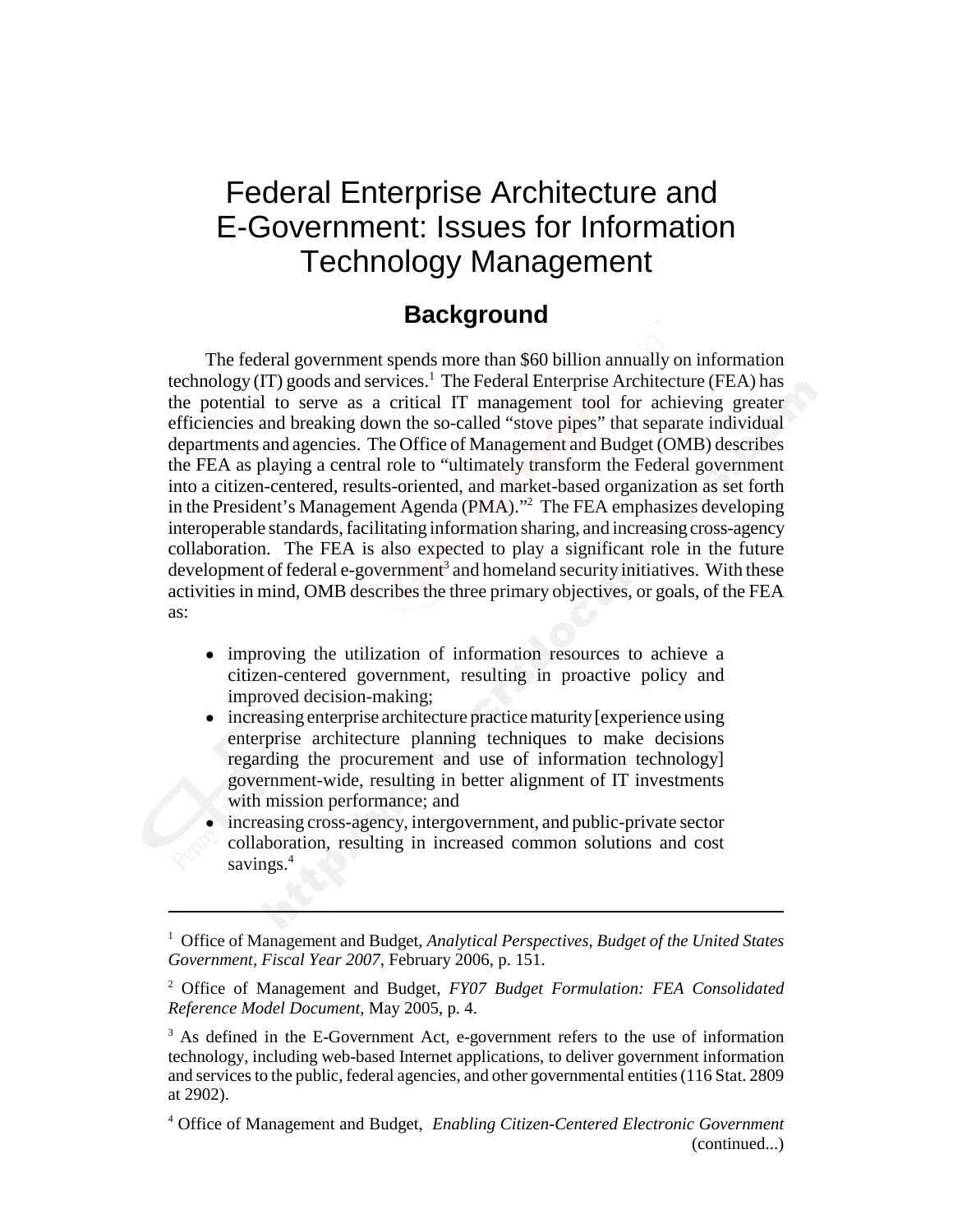#### **What is an Enterprise Architecture?**

In the mid-1980s, John Zachman, a business planning consultant, developed the Zachman Framework, which was designed to serve as a blueprint, or an architecture, to facilitate the integration of  $IT$  systems.<sup>5</sup> The "enterprise," for which an architecture is created, refers to either a "single organization or mission area that transcends more than one organizational boundary (e.g., financial management, homeland security)."<sup>6</sup> The architecture represents a "big picture" view of how the enterprise operates and carries out its responsibilities. An enterprise architecture (EA) serves as a blueprint of the business operations of an organization, and the information and technology needed to carry out these operations, both currently and prospectively. As such, it is an information technology management and planning tool. It is designed to be comprehensive and scalable, to account for future growth needs. EA planning represents a business-driven approach to IT management that emphasizes interoperability and information sharing.

Since the development of the Zachman Framework, various parts of the federal government have attempted to work with EAs. For example, the Clinger-Cohen Act (P.L. 104-106), passed in 1996, tasked agency chief information officers (CIOs) with, among other responsibilities, "developing, maintaining, and facilitating the implementation of a sound and integrated information technology architecture for the executive agency."<sup>7</sup> The Clinger-Cohen Act defined information technology architecture as

an integrated framework for evolving or maintaining existing information technology and acquiring new information technology to achieve the agency's strategic goals and information resources management goals.<sup>8</sup>

In September 1999, the Federal Chief Information Officers (CIO) Council<sup>9</sup> issued its FEA Framework, which was described as a "conceptual model that begins to define a documented and coordinated structure for cross-cutting businesses and

4 (...continued)

*2005-2006 FEA PMO Action Plan*, March 2005, p. 17.

 $7$  110 STAT. 685.

8 110 STAT. 686.

<sup>5</sup> J.A. Zachman, "A Framework for Information Systems Architecture," *IBM Systems Journal*, vol. 26, no. 3, 1987.

<sup>6</sup> U.S. General Accounting Office, *Information Technology: The Federal Enterprise Architecture and Agencies' Enterprise Architectures are Still Maturing,* GAO Testimony GAO-04-798T, May 19, 2004, p. 4.

<sup>9</sup> Originally created by Executive Order 13011 and later codified into law by the E-Government Act of 2002 (P.L. 107-347), the CIO Council serves as the "principal interagency forum for improving agency practices related to the design, acquisition, development, modernization, use, operation, sharing, and performance of Federal Government information resources."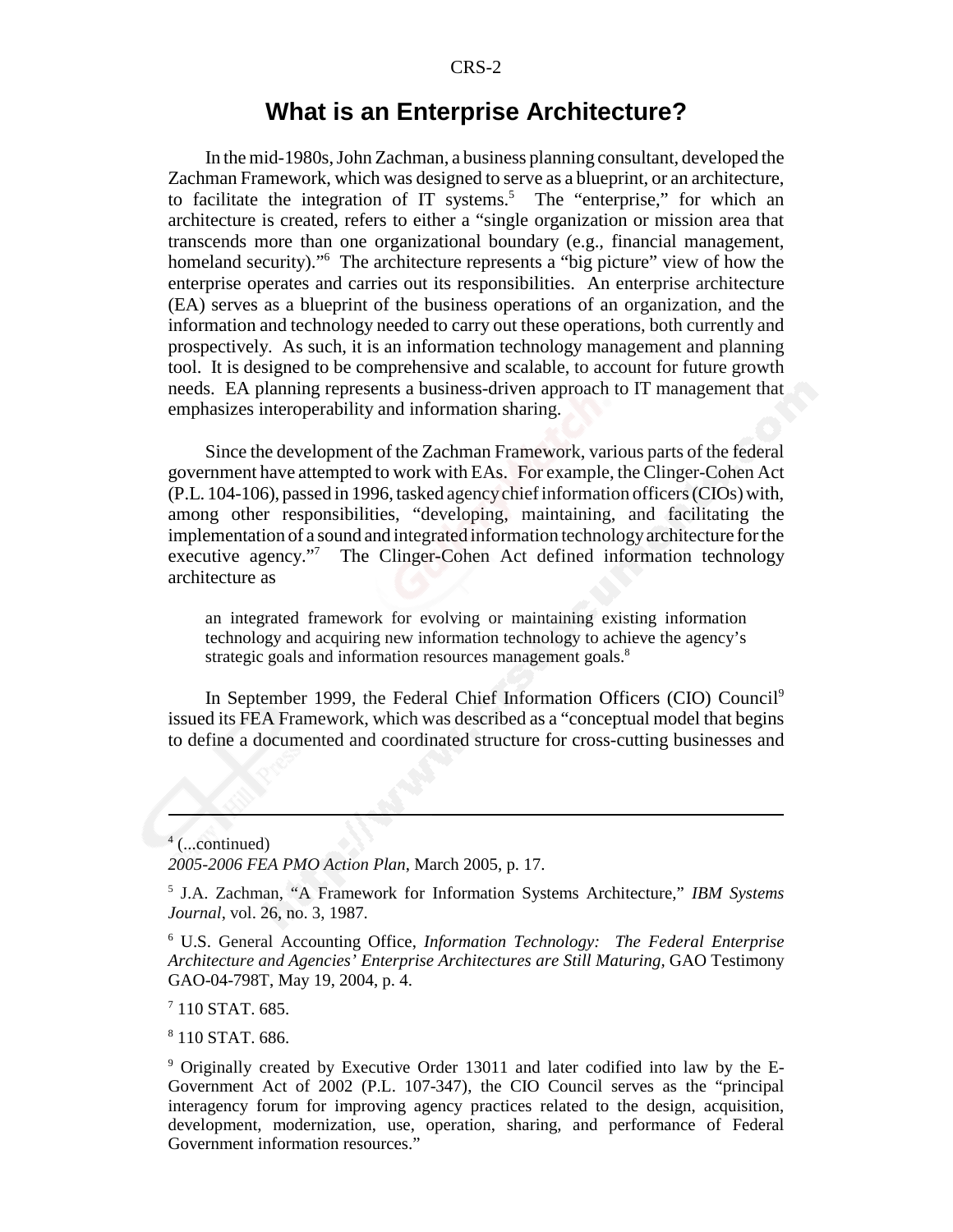design developments in the Government."10 In the glossary of the document, the FEA itself is defined as

A strategic information asset base, which defines the business, the information necessary to operate the business, the technologies necessary to support the business operations, and the transitional processes necessary for implementing new technologies in response to the changing business needs. It is a representation or blueprint.<sup>11</sup>

The E-Government Act (P.L. 107-347), passed in 2002, tasks the Administrator of the Office of E-Government with overseeing the development of EAs, both within and across agencies. The act defined enterprise architecture as

(A) means — (I) a strategic information asset base, which defines the mission; (ii) the information necessary to perform the mission; (iii) the technologies necessary to perform the mission; and (iv) the transitional processes for implementing new technologies in response to changing mission needs; and (B) includes  $-$  (I) a baseline architecture; (ii) a target architecture; and (iii) a sequencing plan. $12$ 

#### **What is the Federal Enterprise Architecture?**

The FEA is a planning and management tool used to guide federal information technology investments, with a specific focus on improving efficiency and identifying common applications that can be used government-wide. It is designed to ensure that IT investments support the functions of government, rather than allowing technology choices determine how the government carries out its operations.13 OMB Circular A-11, *Preparation and Submission of Budget Estimates*, last updated in June 2006, requires federal departments and agencies to demonstrate that their information technology investments align with FEA standards and guidelines in order to receive OMB approval.<sup>14</sup> As a whole, the FEA is intended to "enable the federal government to identify opportunities to leverage technology to

<sup>10</sup> Chief Information Officers Council, *Federal Enterprise Architecture Framework, Version 1.1* September 1999 p. 2.

 $11$  Ibid., p. C-5

<sup>&</sup>lt;sup>12</sup> 116 STAT. 2902.

 $<sup>13</sup>$  State governments are also active in developing their own enterprise architectures. The</sup> National Association of State Chief Information Officers (NASCIO) released the third version of its Enterprise Architecture Development Tool-Kit in October 2004, to serve as a guide for state and local government agencies. NASCIO's Adaptive Enterprise Architecture Development Program has received funding from the Department of Justice to support state EA efforts, with a particular emphasis on facilitating the development of state information sharing capabilities. See [http://www.nascio.org/hotissues/EA/].

<sup>&</sup>lt;sup>14</sup> See Section 53 of OMB Circular A-11 at [http://www.whitehouse.gov/omb/circulars/a11/ current\_year/s53.pdf].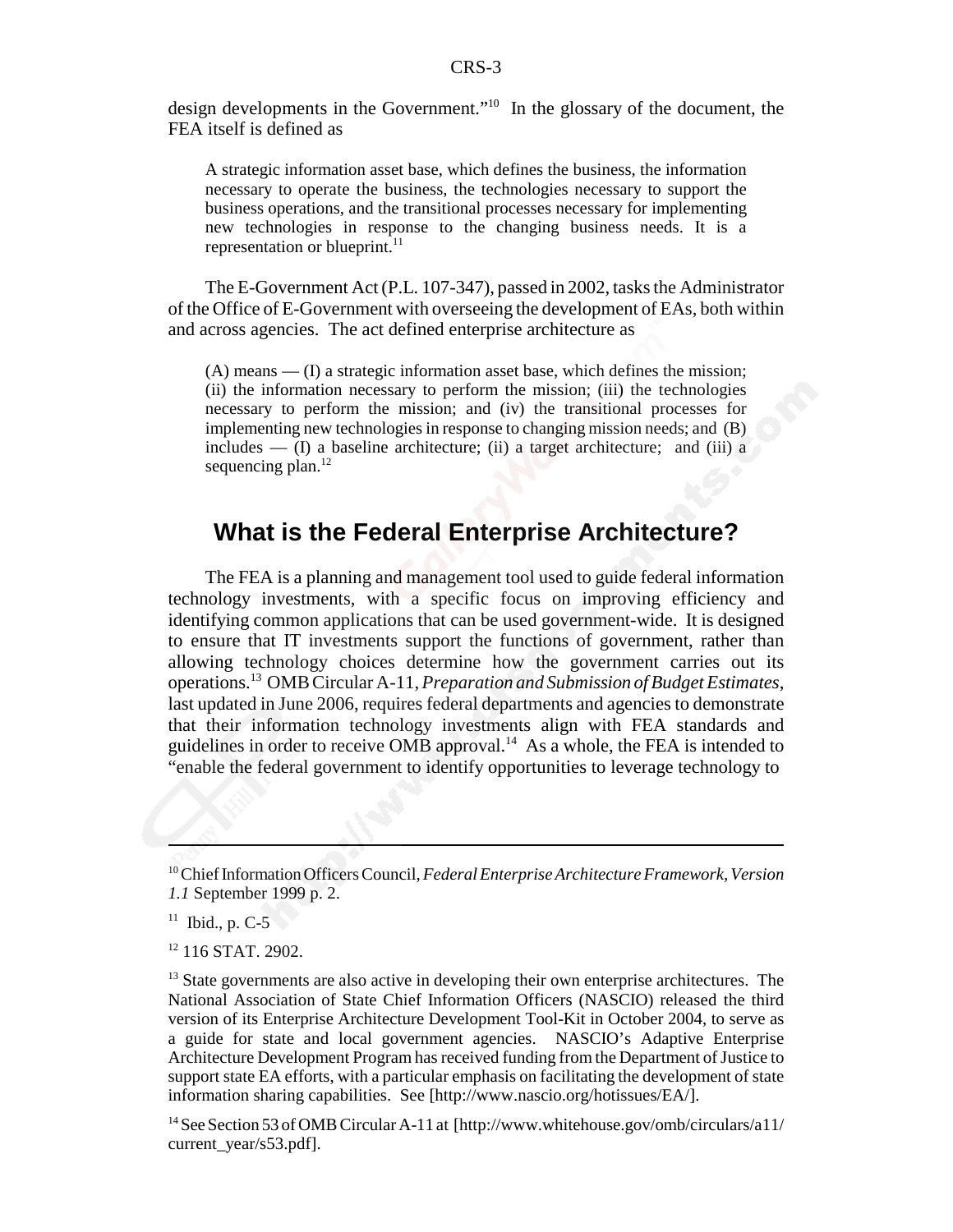- reduce redundancy;
- facilitate horizontal (cross-federal) and vertical (federal, state, and local) information sharing;
- establish a direct relationship between IT and mission/program performance to support citizen-centered, customer-focused government; and
- maximize IT investments to better achieve mission outcomes."<sup>15</sup>

#### **Chief Architects Forum (CAF)**

To facilitate ongoing enterprise architecture efforts across the federal government, the Architecture and Infrastructure Committee of the federal CIO Council created the Chief Architects Forum (CAF) in April 2004.16 The members of the CAF include the chief architects from federal departments and agencies. These individuals are responsible for ensuring that the technical infrastructures of their agencies are able to fully support the operational needs of their agencies. While this requires a strong understanding of the business functions of their agencies, enterprise architects are primarily focused just on building and maintaining the technology (hardware and software). In contrast, CIOs are generally responsible for both operational and technological issues and serve at a higher, executive-level capacity. Also, while the department-level CIO position and responsibilities are statutorily defined by the Clinger-Cohen Act (P.L. 104-106), individuals serving as chief architects may be doing so in addition to other assigned responsibilities. The CAF meets quarterly and, similar to the CIO Council, serves as a means for sharing information and identifying solutions to common problems.

#### **Reference Models**

The FEA is composed of five reference models: Performance, Business, Service, Data, and Technical. Each of the reference models represents specific aspects of the FEA, and provides a framework, or a shared language, for departments and agencies to develop technology solutions that can be used by the federal government collectively. The reference models are updated as needed to reflect changes in applications and services. Brief descriptions of the five reference models, drawn from the EA website, are as follows:

<sup>15</sup> Office of Management and Budget, *Expanding E-Government: Improved Service Delivery for the American People Using Information Technology*, December 2005, p. 2; Office of Management and Budget, *Analytical Perspectives, Budget of the United States Government, Fiscal Year 2006*, February 2005, p. 178.

<sup>&</sup>lt;sup>16</sup> The CAF website is available at [http://colab.cim3.net/cgi-bin/wiki.pl?ChiefArchitects] Forum%20].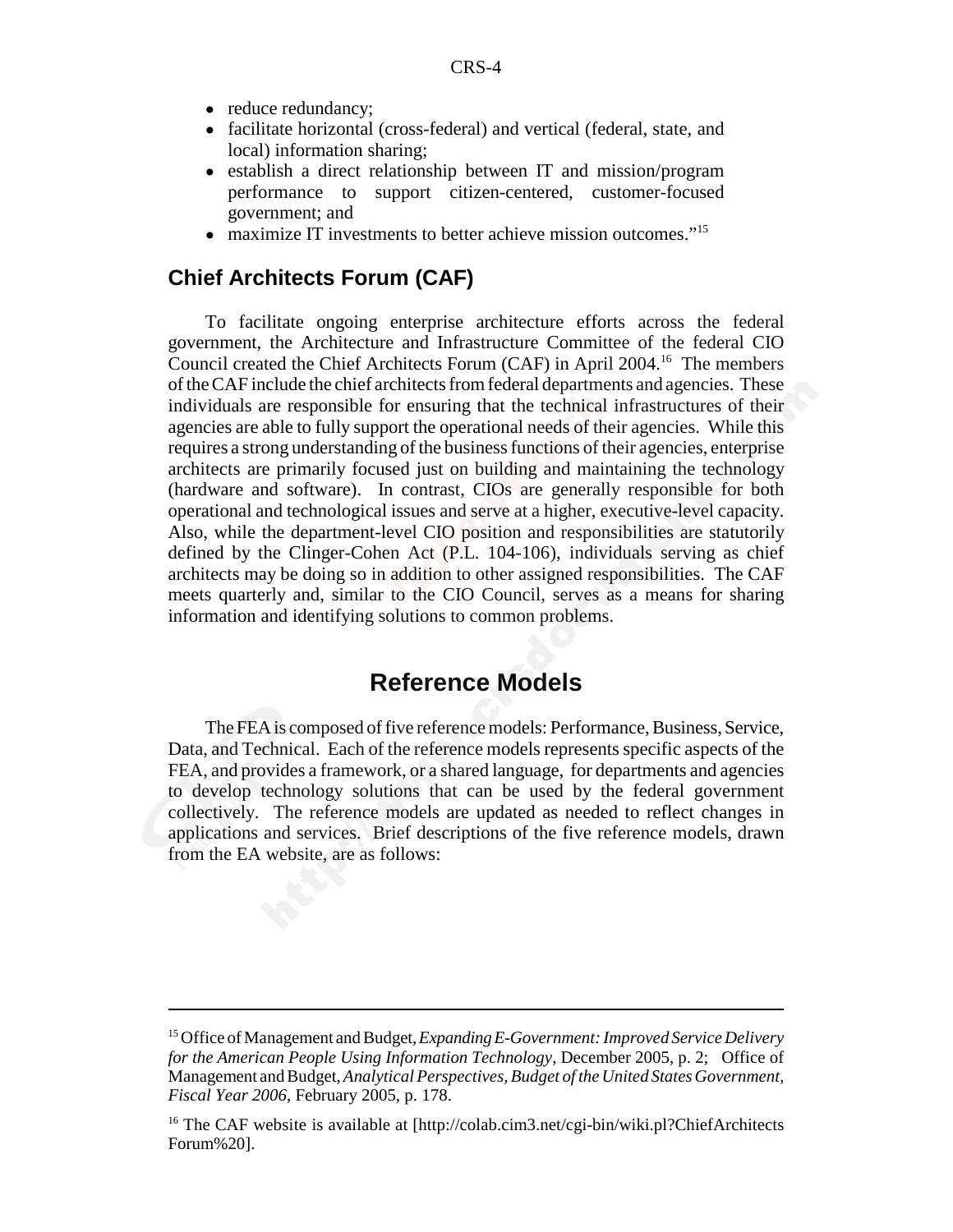- **Performance Reference Model** a framework for measuring the output of major information technology investments and their contributions toward achieving organizational goals. $^{17}$
- **Business Reference Model** a framework for describing the federal government business operations independent of the agencies that perform them. $^{18}$
- ! **Service Component Reference Model** a framework for identifying information technology service components (applications) used to support government business functions.19
- **Data Reference Model** a framework that, at an aggregate level, describes the data and information used to support government program delivery and business operations.20
- **Technical Reference Model** a framework for describing the standards, specifications, and technologies used to support and facilitate the delivery of service components (applications). $^{21}$

The OMB developed the FEA reference models through its FEA Program Management Office, in conjunction with the Federal CIO Council and the General Services Administration (GSA), for federal agencies and departments to use in their IT budget and planning process.<sup>22</sup> The Performance Reference Model (PRM) provides a standardized framework for measuring the contribution of major IT initiatives that fulfill existing legislatively-mandated management processes. The processes that the PRM emphasizes are drawn primarily from the E-Government Act of 2002, the Clinger-Cohen Act of 1996, and the Government Performance and Results Act (GPRA) of  $1993.<sup>23</sup>$ 

While the *PRM* emphasizes government performance goals applicable to nearly all executive branch agencies, OMB describes the Business Reference Model (BRM) as the foundation of the FEA itself.<sup>24</sup> The *BRM* is based on a functional view of

 $17$  For more detail, see [http://www.whitehouse.gov/omb/egov/a-2-prm.html].

<sup>&</sup>lt;sup>18</sup> For more detail, see [http://www.whitehouse.gov/omb/egov/a-3-brm.html].

<sup>&</sup>lt;sup>19</sup> For more detail, see [http://www.whitehouse.gov/omb/egov/a-4-srm.html].

 $^{20}$  For more detail, see [http://www.whitehouse.gov/omb/egov/a-5-drm.html].

<sup>&</sup>lt;sup>21</sup> For more detail, see [http://www.whitehouse.gov/omb/egov/a-6-trm.html].

<sup>22</sup> Office of Management and Budget, *Enabling Citizen-Centered Electronic Government*, March 31, 2005, p. 6, available at [http://www.whitehouse.gov/omb/egov/documents/2005 \_NDU.pdf].

<sup>&</sup>lt;sup>23</sup> Office of Management and Budget, Federal Enterprise Architecture Program Management Office, *The Performance Reference Model Version 1.0*, p. 11, available on the OMB website at [http://www.whitehouse.gov/omb/egov/documents/fea-prm1.PDF].

<sup>&</sup>lt;sup>24</sup> See [http://www.whitehouse.gov/omb/egov/a-1-fea.html].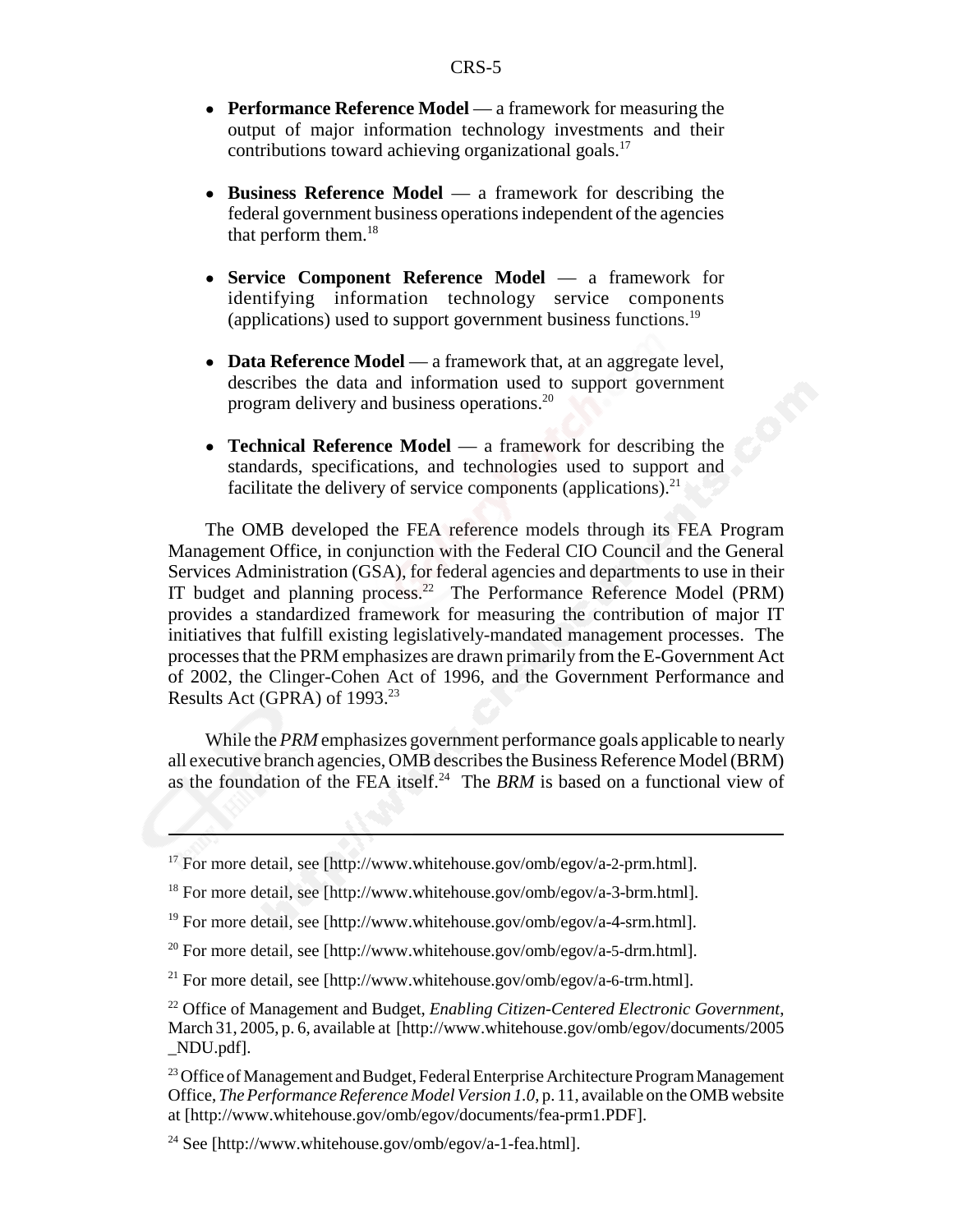#### CRS-6

government operations, rather than an organizational view. This orientation reflects the business-focused nature of enterprise architecture IT management.

The Service Component Reference Model (SRM), in turn, is intended to identify applications and components that, independent of their business function, can provide a foundation of technologies that are reusable government-wide.

The Data Reference Model (DRM) identifies standards for harmonizing how data is described, categorized, and shared across the federal government, with an emphasis on information sharing and data reuse by applications in the *SRM*. 25

The Technical Reference Model (TRM) identifies the core technologies and standards for facilitating the reuse of applications and components in the *SRM*, with an emphasis on interoperability and security.

The five reference models were collectively updated and released as the Consolidated Reference Model (CRM) Version 2.0 in June 2006 for use in preparing the FY2008 federal budget. The reference models are to be updated annually and released in the fourth quarter of each fiscal year.<sup>26</sup> A graphical representation of the relationship of the five reference models to each other, as it appears in various OMB documents and presentations, is included below.





**Source:** [http://www.whitehouse.gov/omb/egov/a-1-fea.html].

<sup>25</sup> Office of Management and Budget, *FY07 Budget Formulation: FEA Consolidated Reference Model Document*, May 2005, pp. 5-6.

<sup>26</sup> Office of Management and Budget, *FEA Consolidated Reference Model Document Version 2.0 (FY08 Budget Formulation)*, June 2006, p. 92.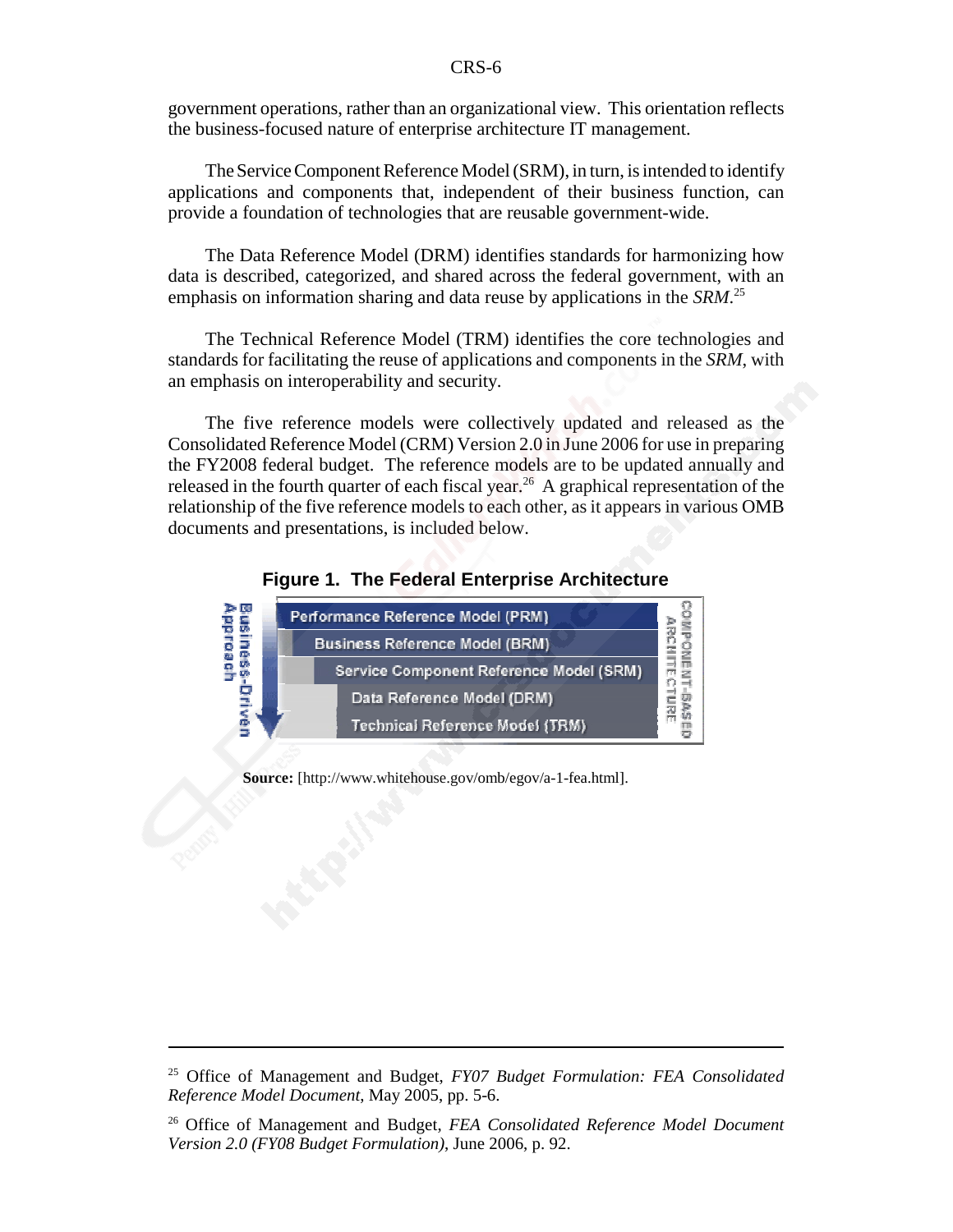#### **Lines of Business Initiatives**

The first generation of e-government initiatives, sometimes referred to as the Quicksilver projects, were proposed in 2001.<sup>27</sup> Since that time, these initiatives have been mostly successful in achieving various project-specific milestones and objectives, although collectively attempts to attain full cross-agency collaboration have been somewhat limited.<sup>28</sup> The OMB has expressed an interest in having the next generation of e-government projects have a broader government-wide character. To that end, in spring 2004, after reviewing data collected from agencies for the development of the FEA (particularly as it related to the Business Reference Model), and formulating the annual federal budget, OMB identified "five major collaborative initiatives" that represent non-core business functions common to many departments and agencies. These five so-called "Lines of Business" (LoBs) initiatives include Financial Management, Human Resources Management, Grants Management, Case Management, and Federal Health Architecture. OMB anticipates that these initiatives will create \$5 billion in savings over 10 years.<sup>29</sup> In March 2005, OMB established a task force for a sixth project, the Information Systems Security LoB initiative.30

Within each of the LoB initiatives, the longer-term goal is to shift the locus of activity for these non-core business functions from each individual department and agency, to consolidated shared service centers. These shared service centers, also referred to as centers of excellence, function as common service providers for other departments and agencies. Departments and agencies can choose to apply to serve as centers of excellence through a competitive process managed by OMB. After OMB selects how many and which agencies will be designated as centers of excellence, all of the other departments and agencies are then required to negotiate individual service agreements with one of the centers of excellence, who compete against each other for business.

<sup>&</sup>lt;sup>27</sup> Pursuant to the July 18, 2001 OMB Memorandum M-01-28, an E-Government Task Force was established to create a strategy for achieving the Bush Administration's e-government goals. In doing so, the Task Force identified 23 interagency initiatives designed to better integrate agency operations and information technology investments. A twenty-fourth initiative, a government-wide payroll process project, was subsequently added by the President's Management Council. These initiatives are sometimes referred to as the Quicksilver projects. A list of the projects is available at [http://www.gpoaccess.gov/ usbudget/fy06/pdf/ap\_cd\_rom/9\_3.pdf].

<sup>28</sup> U.S. General Accounting Office, *Electronic Government: Potential Exists for Enhancing Collaboration on Four Initiatives*, GAO Report GAO-04-6, October 2003.

<sup>29</sup> Office of Management and Budget, *Enabling Citizen-Centered Electronic Government 2005-2006 FEA PMO Action Plan*, March 2005, pp. 11-12.

<sup>&</sup>lt;sup>30</sup> This initiative is also sometimes referred to as the IT Security Line of Business.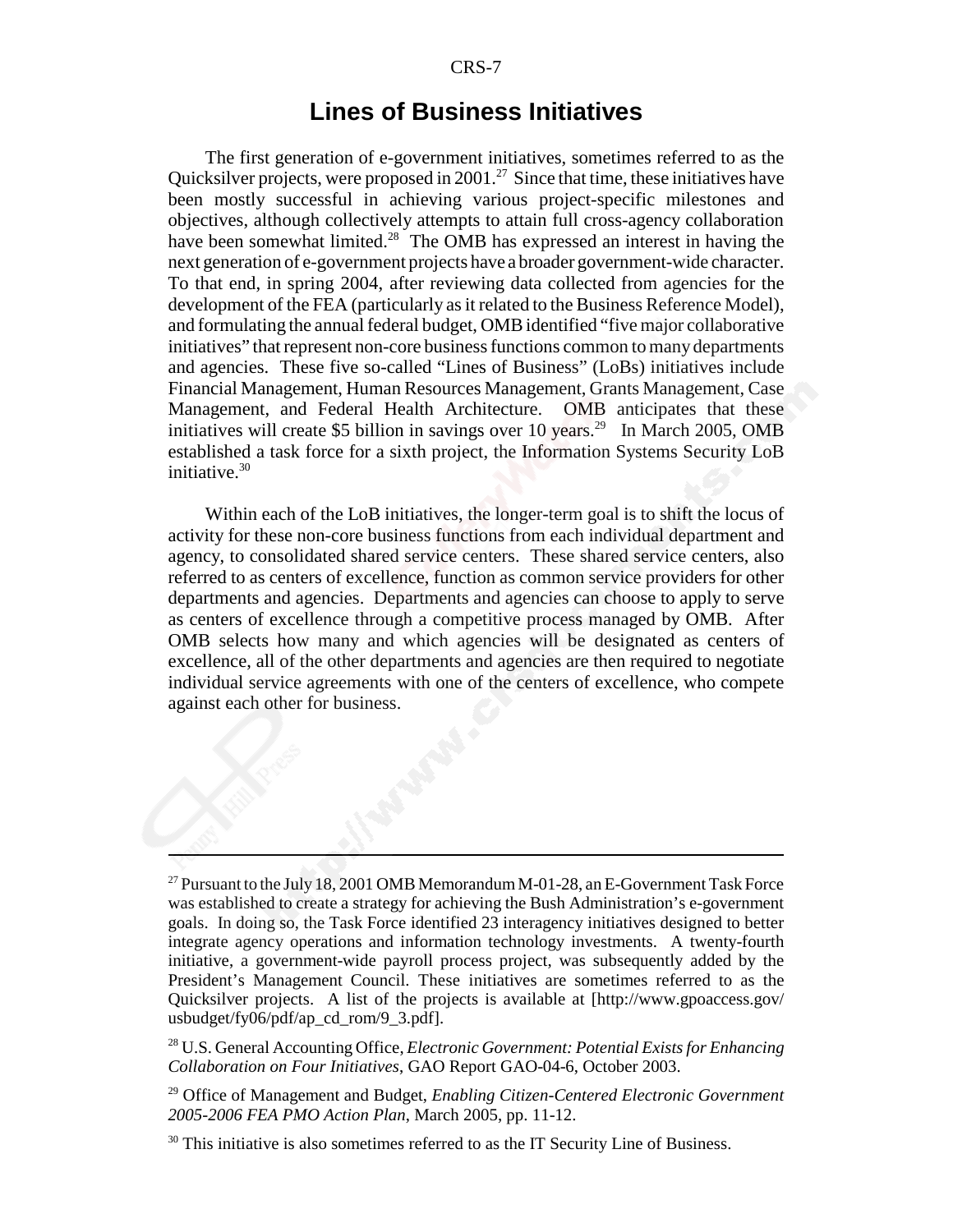As of December 2005, the first five LoB initiatives were in their operational phases, while the Information Systems Security initiative was in its planning phase.<sup>31</sup> The OMB describes the initiatives and their primary objectives as:

- ! **Financial Management** to develop a government-wide financial management solution that is efficient and improves business performance while ensuring integrity in accountability, financial controls, and mission effectiveness.32
- ! **Human Resource Management** to develop government-wide, modern, cost-effective, standardized, and interoperable human resource solutions providing common core functionality to support the strategic management of human capital.<sup>33</sup>
- ! **Grants Management** to develop a government-wide solution to support end-to-end grants management activities that promote citizen access, customer service, and agency financial and technical stewardship. $34$
- **Case Management** to facilitate the management and sharing of information between federal and local law enforcement agencies, and with citizens, using common solutions and data standards.<sup>35</sup>
- **Federal Health Architecture** to improve the health and safety of citizens through access to reliable health-related information and services, and through greater interoperability of health information and technology between medical providers.<sup>36</sup>
- **Information Systems Security** to develop an information security program that enables agencies' mission objectives through a comprehensive and consistently implemented set of risk-based,

<sup>31</sup> Dick Burk, *Updates on the Latest Enterprise Architecture Guidance in Government*, December 1, 2005, available at [http://www.whitehouse.gov/omb/egov/documents/2005\_ IT\_EA\_in\_Govt.pdf].

<sup>32</sup> For more detailed information, see [http://www.whitehouse.gov/omb/egov/c-6-2 financial.html].

<sup>33</sup> For more detailed information, see [http://www.whitehouse.gov/omb/egov/c-6-4 human.html].

<sup>34</sup> For more detailed information, see [http://www.whitehouse.gov/omb/egov/c-6-3 grants.html].

<sup>35</sup> For more detailed information, see [http://www.whitehouse.gov/omb/egov/c-6-1 case.html].

<sup>36</sup> For more detailed information, see [http://www.whitehouse.gov/omb/egov/c-6-5 federal.html].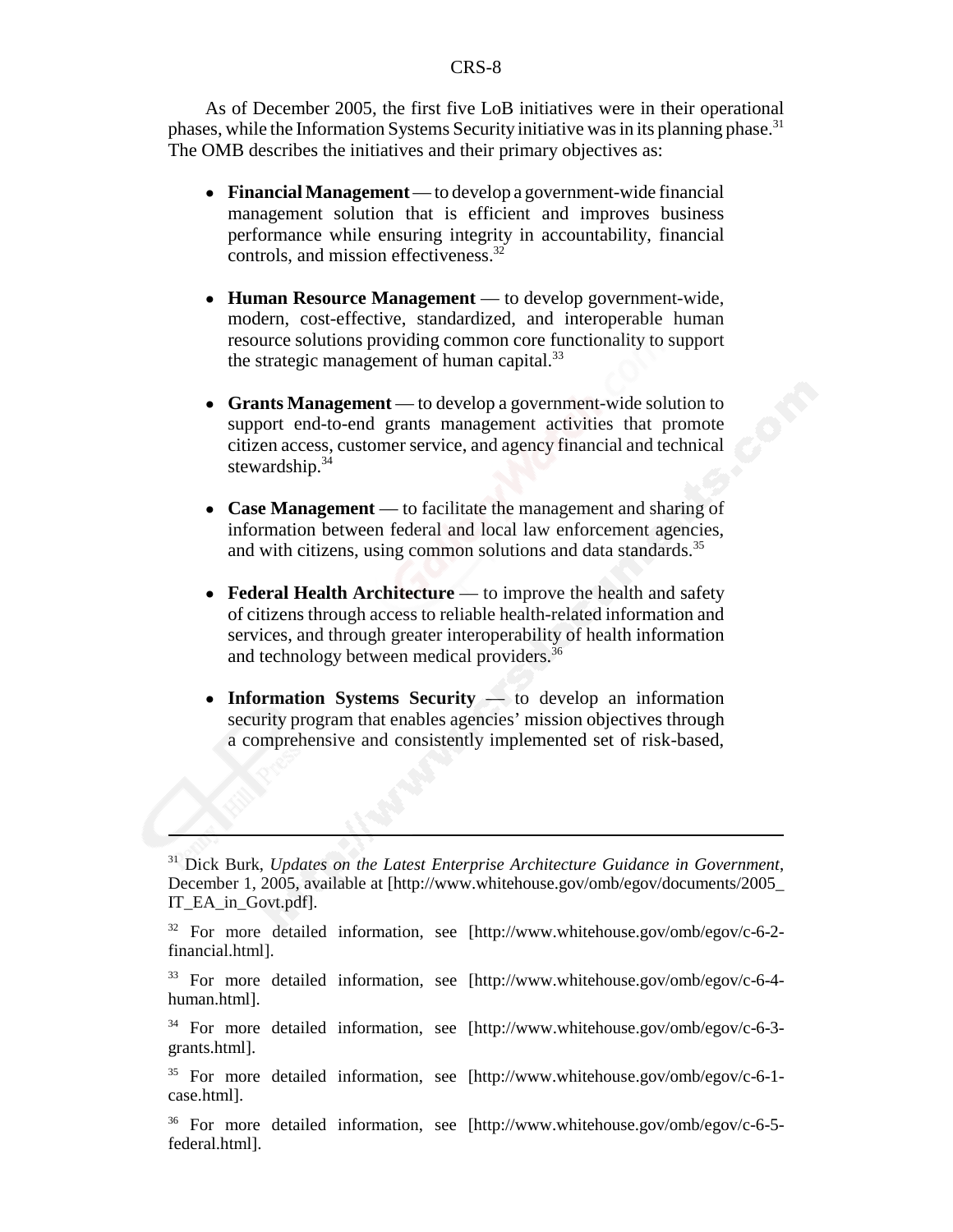cost-effective controls and measures that adequately protects information contained in federal information systems.<sup>37</sup>

In February 2006, the Bush Administration announced the creation of three additional LoBs. They include IT Infrastructure Optimization, Geospatial Systems, and Budget Formulation and Execution. Plans for these three LoBs are in the earliest stages of development. In April 2006 the General Services Administration (GSA) issued requests for information (RFI) for each of the three new LoBs. The RFIs seek "strategies, alternatives, and experiences in developing and implementing programs and innovative practices."38 Responses to the RFIs were due in early May 2006. During FY2006, interagency task forces were established for each new LoB to assess current circumstances, and identify opportunities for consolidation to be proposed during the FY2008 budget review.

As described in the President's FY2007 budget proposal,<sup>39</sup> the primary objectives of the three new LoBs include:

- ! **IT Infrastructure Optimization** to further refine the opportunities for IT infrastructure consolidation and optimization and develop Government-wide common solutions. This includes establishing best practices, performance measures, and common standards for commodity infrastructures, such as computer help desk services, data centers, and telecommunications.
- ! **Geospatial Systems** to identify opportunities for optimizing and consolidating federal geospatial-related investments to reduce costs and improve services to citizens through business performance improvements. This includes continuing support for efforts by the Federal Geographic Data Committee to develop the National Spatial Data Infrastructure (NSDI). The NSDI is defined in Executive Order 12906 as "the technology, policies, standards, and human resources necessary to acquire, process, store, distribute, and improve utilization of geospatial data."40
- ! **Budget Formulation and Execution** to build toward a ''budget of the future'' by employing standards and technologies for electronic information exchange to link budget, execution,

 $37$  For more detail, see [http://www.whitehouse.gov/omb/egov/c-6-6-its.html].

<sup>&</sup>lt;sup>38</sup> The RFIs are available at IT Infrastructure Optimization [http://www.estrategy.gov/line ofbusiness/docs/ioi\_rfi.doc], Geospatial Systems [http://www.estrategy.gov/lineofbusiness/ docs/geospatial\_rfi.doc], and Budget Formulation and Execution [http://www.estrategy.gov/ lineofbusiness/docs/budgeting\_rfi.doc].

<sup>39</sup> Office of Management and Budget, *Analytical Perspectives, Budget of the United States Government, Fiscal Year 2007*, February 2006, p. 153.

<sup>40</sup> A copy of Executive Order 12906 is available at [http://www.archives.gov/federalregister/executive-orders/pdf/12906.pdf].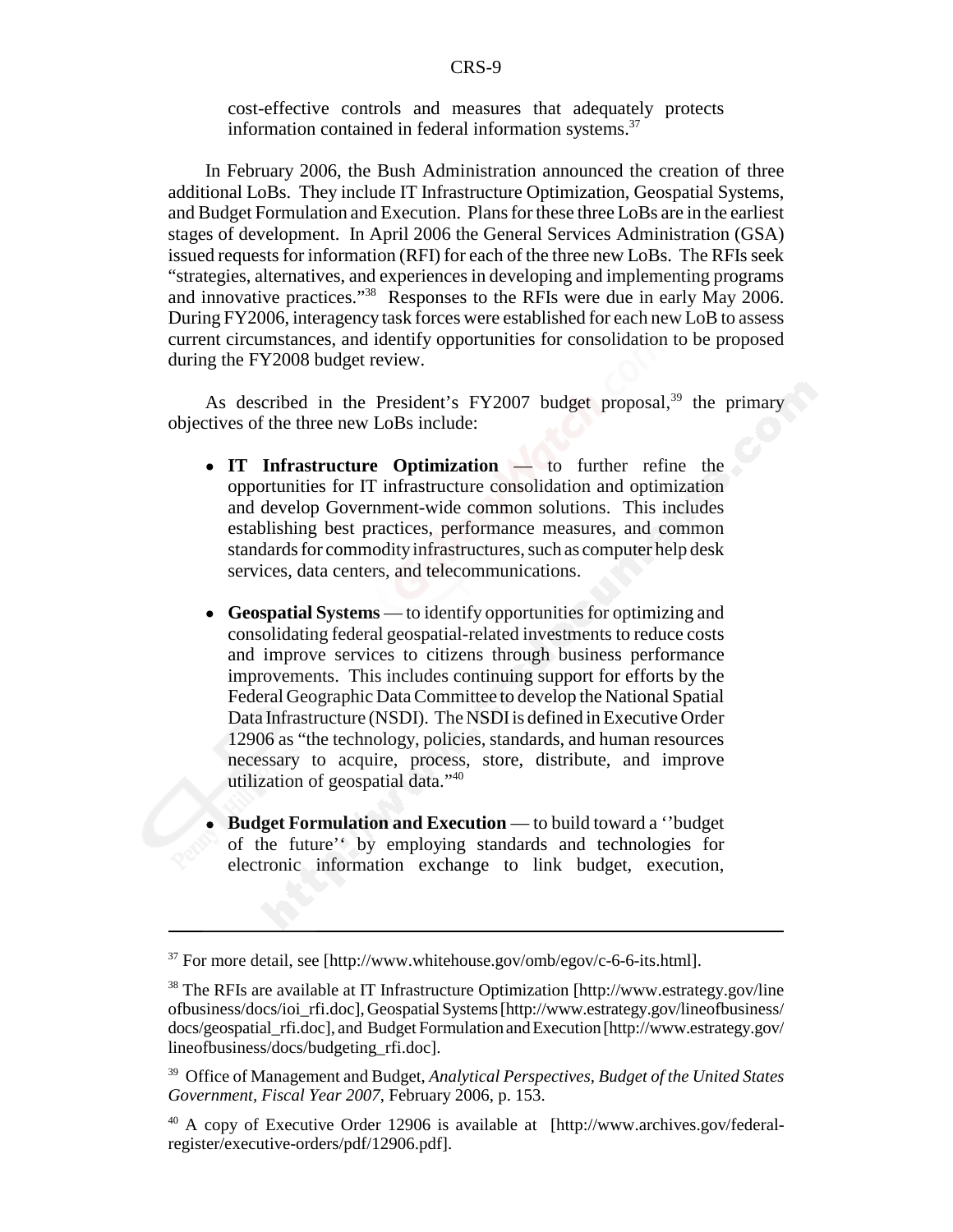#### CRS-10

performance, and financial information throughout all phases of the annual budget formulation and execution cycle.

As OMB continues to collect and analyze information from the departments and agencies, it will be able to further develop the FEA. In turn, OMB is likely to identify additional opportunities for e-government initiatives based around the LoBs.

## **Oversight Issues for Congress**

As the federal enterprise architecture initiative continues to evolve, Congress may decide to consider several issues related to implementation and oversight. These issues include, but are not limited to, the following:

- the overall effectiveness of the federal enterprise architecture at improving federal IT management and reducing IT spending;
- the progress of ongoing efforts to update and enhance the five reference models, and how effective they are at identifying crossagency redundancies;
- how well the enterprise architectures of the individual departments and agencies align with the federal enterprise architecture;
- how OMB is using the FEA to evaluate the IT business cases submitted by agencies with their yearly budget requests and how much money has been saved through this process;
- how the federal enterprise architecture is being used to address federal information security problems;
- how the federal enterprise architecture is facilitating and benefitting large-scale IT projects such as agency-level technology modernization efforts, the federal government's adoption of Internet Protocol version 6 (IPv6), the 24 Quicksilver e-government initiatives, and government-wide information sharing;
- the development and performance of the next generation of collaborative e-government initiatives based on the Lines of Business;
- whether current funding arrangements and interagency procurement regulations will constrain the ability of the centers of excellence to make necessary upgrades over time and to compete effectively in public-private competitive sourcing situations; and
- ! potential collaboration opportunities and/or lessons to be learned from state government EA efforts.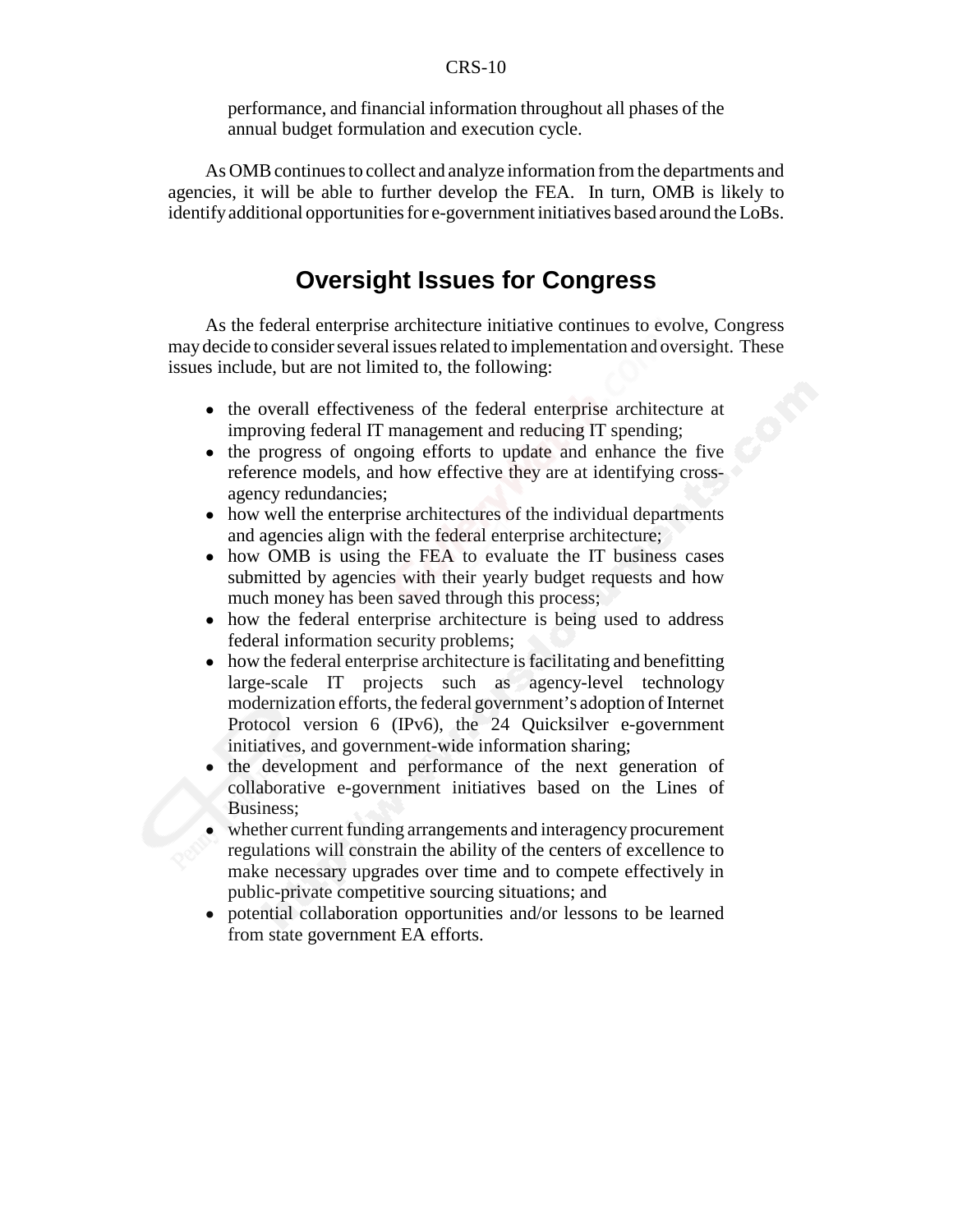#### **For Further Reading**

- Chief Information Officers Council, *Federal Enterprise Architecture Framework, Version 1.1,* September 1999, available at [https://secure.cio.noaa.gov/hpcc/ docita/files/federal\_enterprise\_arch\_framework.pdf].
- Chief Information Officers Council. *A Practical Guide to Federal Enterprise Architecture Version 1.0*, February 2001, available at [http://www.gao.gov/ bestpractices/bpeaguide.pdf].
- Office of Management and Budget, *Enabling Citizen-Centered Electronic Government 2005-2006 FEA PMO Action Plan*, March 2005, available at [http://www.whitehouse.gov/omb/egov/documents/2005\_FEA\_PMO\_Action Plan FINAL.pdf.
- Office of Management and Budget, *Implementing the President's Management Agenda for E-Government, E-Government Strategy, Simplified Delivery of Services to Citizens*, April 2003, available at [http://www.whitehouse.gov/omb/ egov/2003egov\_strat.pdf].
- Office of Management and Budget, *FY07 Budget Formulation: FEA Consolidated Reference Model Document*, May 2005, available at [http://www.white house.gov/omb/egov/documents/CRM.PDF].
- Office of Management and Budget, Federal Enterprise Architecture Program Management Office, *The Business Reference Model Version 2.0*, June 2003, available at [http://www.feapmo.gov/resources/fea\_brm\_release\_document\_ rev\_2.pdf].
- Office of Management and Budget, Federal Enterprise Architecture Program Management Office, *The Data Reference Model Version 2.0*, November 2005, available at [http://www.whitehouse.gov/omb/egov/documents/DRM\_2\_0\_ Final.pdf].
- Office of Management and Budget, Federal Enterprise Architecture Program Management Office, *EA Assessment Framework Version 2.0*, December 2005, available at [http://www.cio.gov/documents/EA\_Assessment\_2.zip].
- Office of Management and Budget, Federal Enterprise Architecture Program Management Office, *The Performance Reference Model Version 1.0*, September 2003, available at [http://www.whitehouse.gov/omb/egov/documents/feaprm1.PDF].
- Office of Management and Budget, Federal Enterprise Architecture Program Management Office, *The Service Component Reference Model (SRM) Version 1.0*, June 2003 available at [http://www.feapmo.gov/resources/fea\_srm\_ release\_document\_rev\_1.pdf].